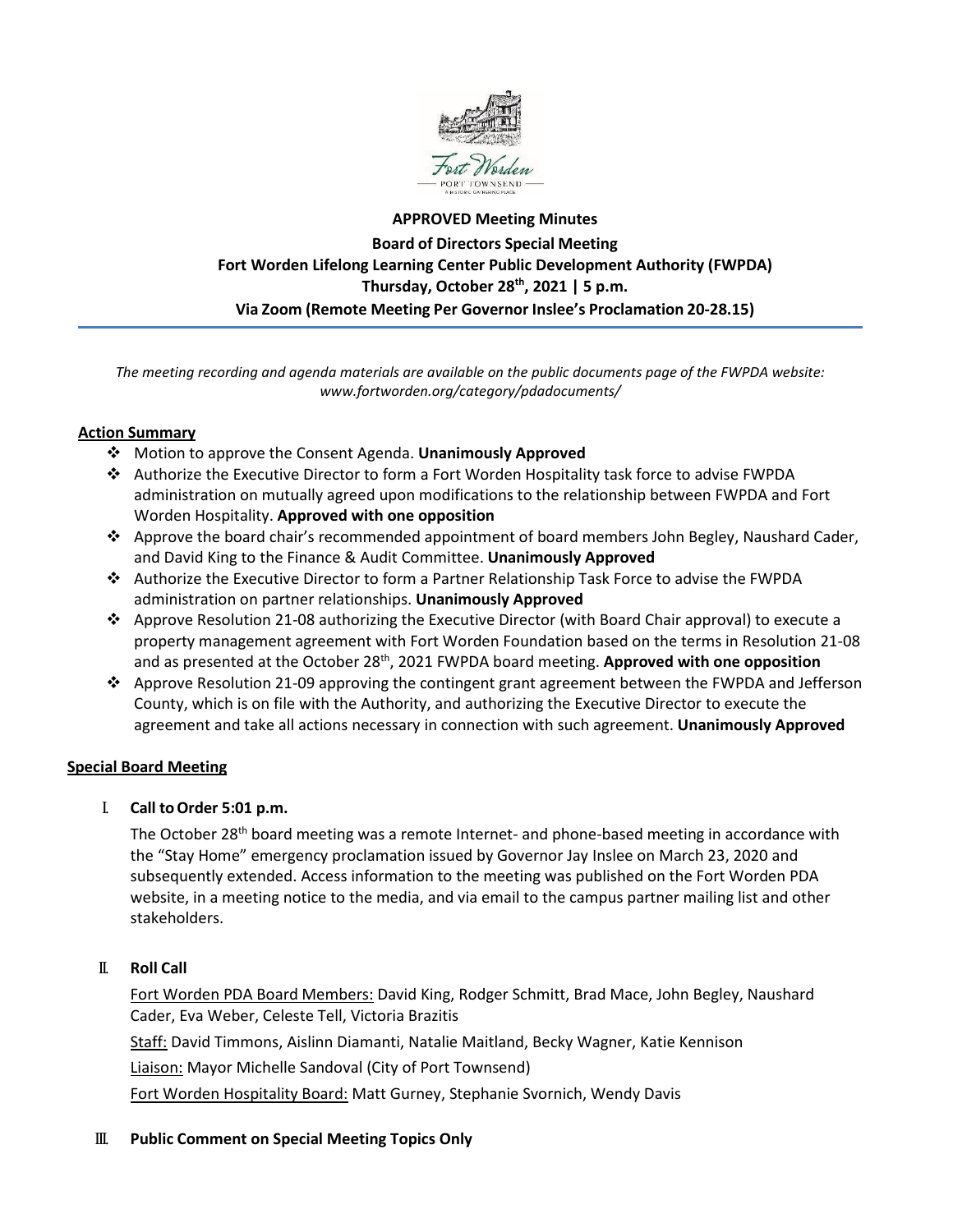No public comments were shared in the first comment section.

## IV. **Consent Agenda\***

A. Review and approval of the September  $22<sup>nd</sup>$ , 2021 board meeting minutes and the October Accounts Payables

**Action**: Motion to approve the Consent Agenda by Brad Mace, seconded by Rodger Schmitt. **Unanimously approved.**

## V. **Fort Worden Hospitality\***

A. Staff Presentation & Report

David Timmons presented on the PDA's restructuring plans, including background on the management split between the FWPDA and Fort Worden Hospitality. Matt Gurney, Aislinn Diamanti, and Natalie Maitland presented on Fort Worden Hospitality.

B. Board Discussion

Board members expressed excitement and appreciation for the presentations and asked questions regarding sustainability, projected financials, staffing, and membership on the taskforce.

Naushard Cader entered into the record his concerns that the agreement was improperly executed.

Mayor Michelle Sandoval registered that it was difficult to vote on something if questions can't be asked about the memorandum going forward and what the taskforce will look like.

Naushard Cader made a motion that the board of directors work with the Executive Director to identify and enlist members from the board and elsewhere to serve on the hospitality task force. **The motion was not seconded and did not carry forward.**

Motion by Brad Mace to vote on the Proposed Action as written, seconded by John Begley.

**Proposed Action**: Authorize the Executive Director to form a Fort Worden Hospitality task force to advise FWPDA administration on mutually agreed upon modifications to the relationship between FWPDA and Fort Worden Hospitality.

**In favor**: David King, Brad Mace, John Begley, Celeste Tell, Victoria Brazitis, Eva Weber, Rodger **Schmitt Against**: Naushard Cader **Approved with one opposition.**

Brad Mace left the meeting at 6:56 p.m.

#### VI. **Finance & Audit Committee\***

A. Staff Report & Board Discussion

**Proposed Action:** Approve the board chair's recommended appointment of board members John Begley, Naushard Cader, and David King to the Finance & Audit Committee.

Motion for approval by Rodger Schmitt, seconded by John Begley. **Unanimously approved.**

#### VII. **Partner Relationship Task Force**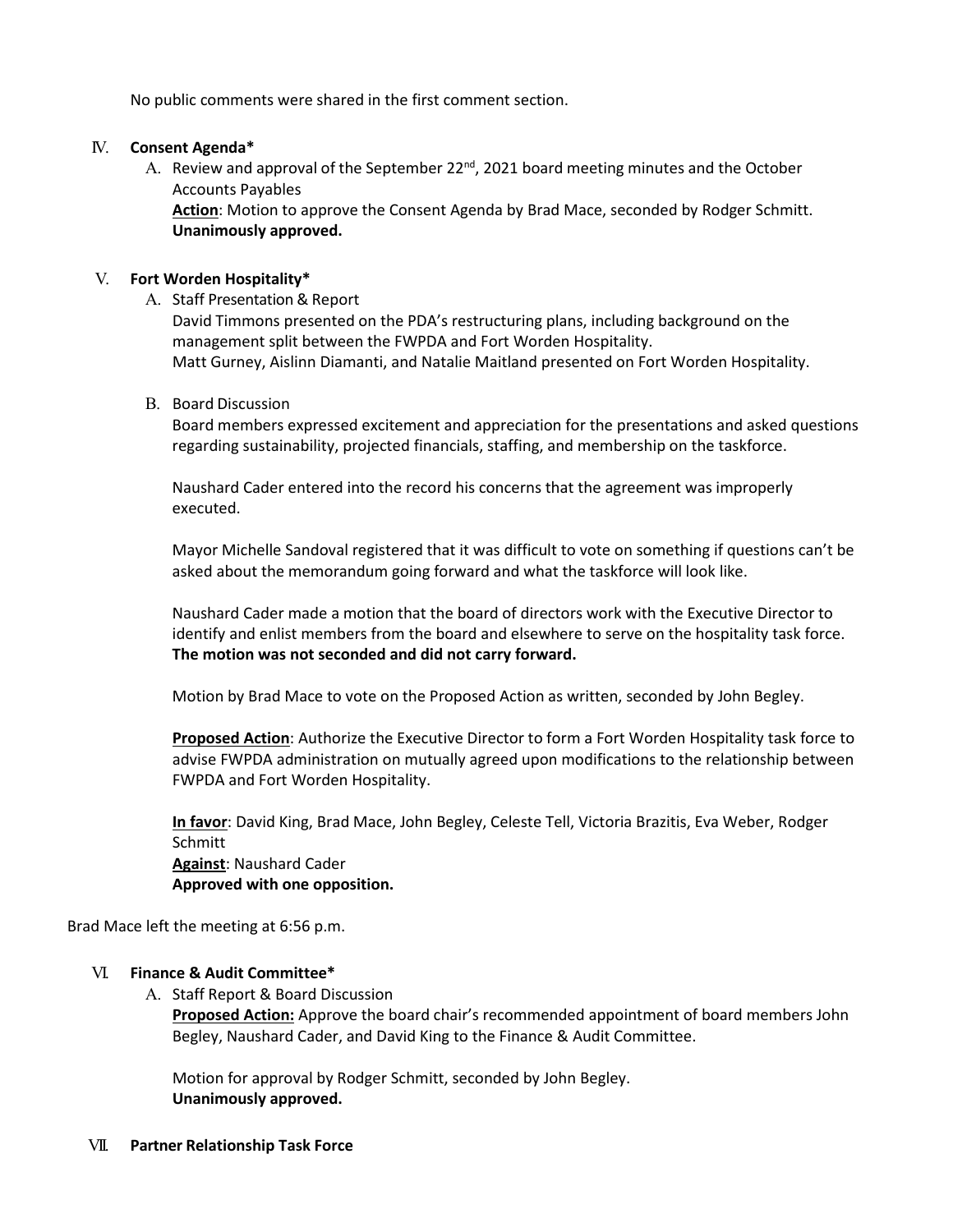#### A. Staff Report & Board Discussion

**Proposed Action:** Authorize the Executive Director to form a Partner Relationship Task Force to advise the FWPDA administration on partner relationships.

Motion by John Begley to approve, seconded by Eva Weber. **Unanimously approved.**

#### VIII. **Resolution 21-08 - Proposed Makers Square Property Management Agreement between FWPDA and Fort Worden Foundation\***

#### A. Staff Report

David Timmons spoke to the new line of credit, the responsibility of the PDA as a property manager, and a clear path forward for implementing the creative corridor.

#### B. Board Discussion

David King complimented the presentation and the work that was done; Roger Schmitt seconded.

Eva Weber asked about how this would impact the ongoing relationship with the Foundation as well as partners.

David King clarified that the board is not approving the lease, they are approving the management agreement. So the PDA is contracting with the Foundation to manage Maker's Square.

David Timmons explained this would remove the Foundation from the agreement, giving the PDA the authority to execute a lease with any prospective tenants, with a high priority to partners first.

Mayor Michelle Sandoval asked about potential excess of funds, to which David Timmons replied that would have to wait until end of year and books are closed.

Mayor Sandoval asked about the language stating the Foundation's LLC's would terminate. David Timmons explained the timeline involved re: tax credits.

David King and David Timmons spoke to the fact the prior management structure situated the Foundation as a landlord and manager. The new agreement would return the Foundation to their original goals, with PDA taking over as landlord and property manager.

Mayor Sandoval asked about negotiability of the resolution.

Naushard Cader asked questions about the role of the Foundation and their history.

John Watts spoke to the difference between private funding and public money.

Celeste Tell asked a clarifying question re: the agreement pulls property management function away from the Foundation and gives it to the PDA.

Discussion included the potential for peer review and the fair market value of rent.

**Proposed Action:** Approve Resolution 21-08 authorizing the Executive Director (with Board Chair approval) to execute a property management agreement with Fort Worden Foundation based on the terms in Resolution 21-08 and as presented at the October 28<sup>th</sup>, 2021 FWPDA board meeting.

Celeste Tell made a motion to approve the resolution, Rodger Schmitt seconded.